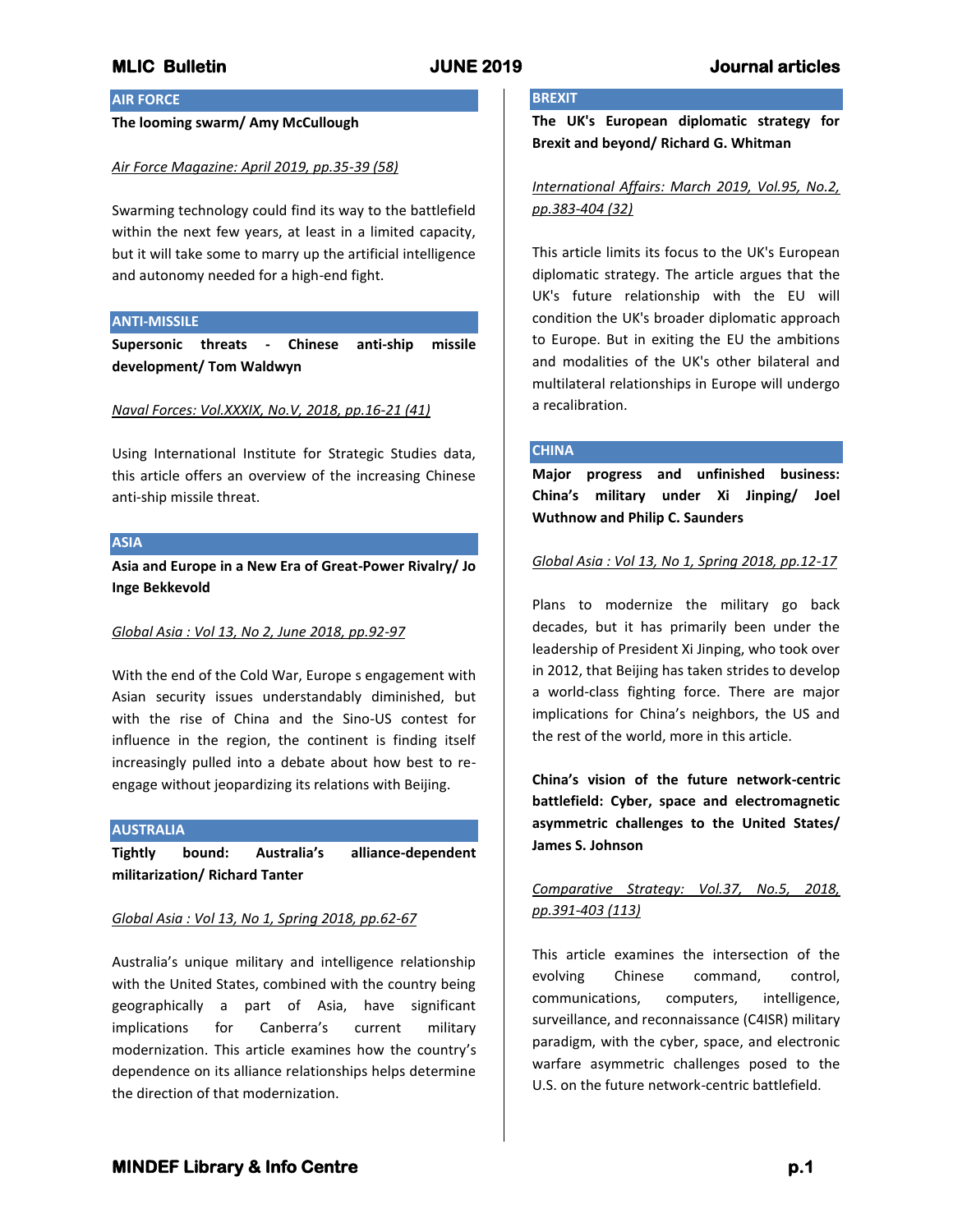# **CHINA**

**China's growing naval might - the PLA(N) type 055 DDG/ Mark Farrer**

*Defence Review Asia: November 2018, Vol. 12, No. 3, pp.34-36 (146)*

On 24 August 2018 the lead ship of PLA(N)'s new type 055 DDG started her sea trials. The ship, Nanchang (Pennant Number 101) departed the Jiangnan yard in Shanghai. As first of class her trials will be extensive and she is not expected to become operational until late 2019.

#### **CLIMATE CHANGE**

**The Trump presidency, climate change, and the prospect of a disorderly energy transition/ Jan Selby**

*Review of International Studies: Vol 45, Issue 3, July 2019, pp.471-490 (45)*

This article reflects on the implications of the Trump presidency for global anthropogenic climate change and efforts to address it.

### **CONFLICT**

**Targeting infrastructure and livelihoods in the West Bank and Gaza/ Erika Weinthal and Jeannie Sowers**

*International Affairs: March 2019, Vol.95, No.2, pp.319- 340 (32)*

State and non-state actors across many protracted conflicts and prolonged occupations in the Middle East and North Africa have systematically targeted civilian infrastructures. We use the cases of the West Bank and Gaza, characterized by more than five decades of occupation and periods of intermittent violent conflict, to analyse how the targeting of water, energy, and agricultural infrastructures has created humanitarian crises and undermined civilian livelihoods.

### **CYBER SECURITY**

**Currency warfare and cyber warfare: The emerging currency battlefield of the 21st century/ Ricardo A. Crespo**

*Comparative Strategy: Vol.37, No.3, 2018, pp.235-250 (113)*

This article explores the emerging currency battlefield and asks how cyber warfare capabilities influence the nature and conduct of currency warfare, defined as the use of monetary or military force directed against an enemy's monetary power as part of a military campaign.

**Arms race 'in cyberspace' - A case study of Iran and Israel/ Veronika Netolická & Miroslav Mareš**

*Comparative Strategy: Vol.37, No.5, 2018, pp.414-429 (113)*

The article focuses on the area of cyber security, specifically on the theory of arms race in cyberspace, which is applied to case study of Iran and Israel.

**A smarter approach to cyber attack authorities/ Michael P. Carvelli**

*JFQ : Joint Force Quarterly : 4th Quarter 2018, Issue 91, pp.67-73 (79)*

This article seeks to illustrate how restricted cyber attack authority enables operational commanders to attack effectively while at the same time mitigate unintended consequences. It also provides recommendations for the restriction of cyber attack authority.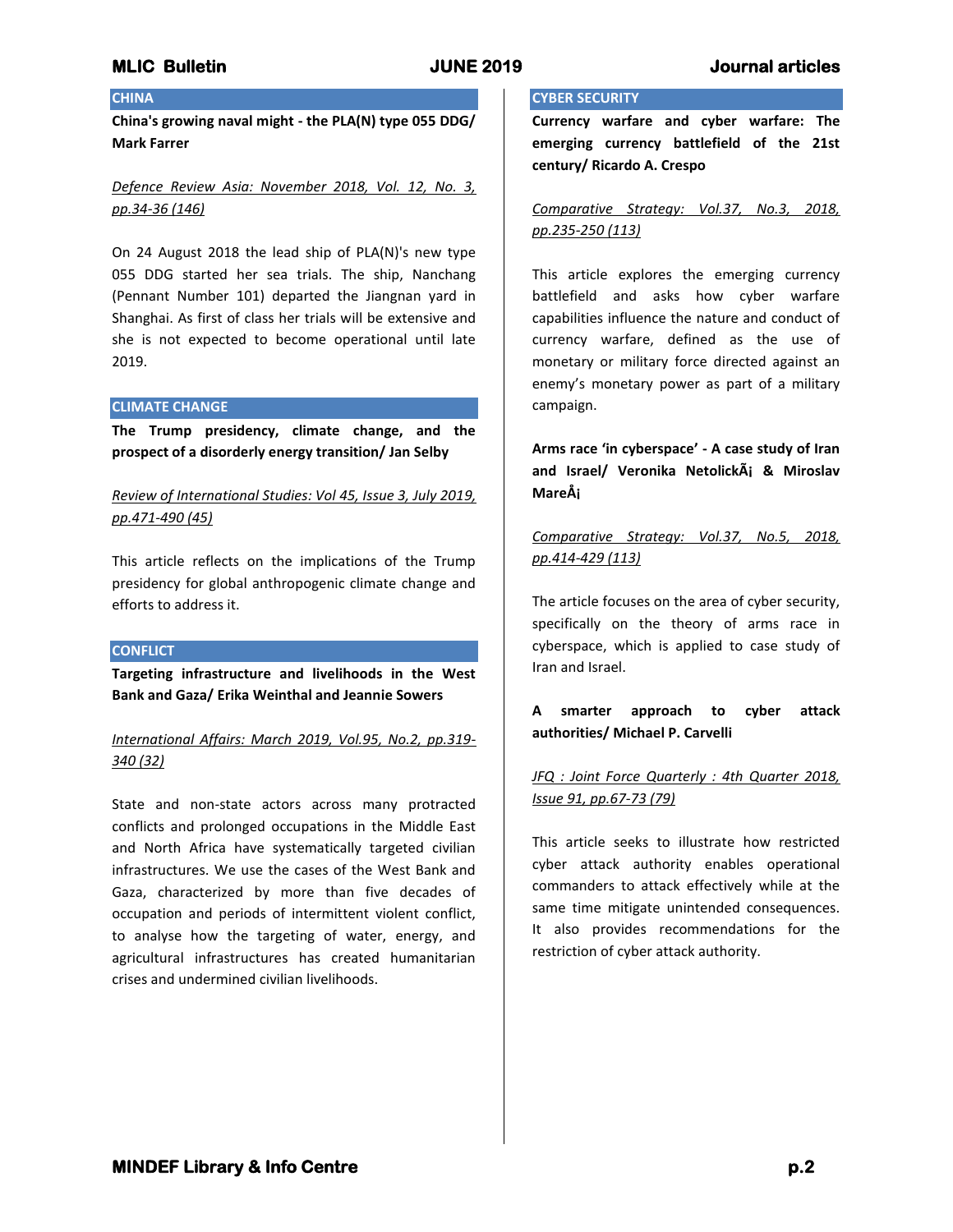# **CYBER SECURITY**

**Military aviation's cyber challenge; are cyber vulnerabilities a credible threat to a Modern Air Force?/ Daniel Lydiate**

*Air Power Review : Vol.22, No.1, Spring 2019, pp.6-39 (F3)*

This article explores military aviation's contemporary cyber challenge by asking whether cyber-vulnerabilities are a credible threat to a modern air force. Following a discussion of the concepts, the question is developed through an analysis of four aspects of air operations: systems, infrastructure, supply chains and personnel.

### **DEFENCE**

**Defending sea-based assets from aerial threats/ Marco Giulio Barone**

### *Naval Forces: Vol.XL, No.III, 2019, pp.34-37 (41)*

The defence of oil rigs and other kinds of economic and military assets based at sea is not complex in terms of technological feasibility. Yet most solutions thought for high-level conflicts are unsustainable in the long run. More in this article.

### **DEFENSE BUDGETS**

**Is Southeast Asia's military modernization driven by China? It's not that simple/ Evan A. Laksamana**

## *Global Asia : Vol 13, No 1, Spring 2018, pp.42-47*

Military spending by Southeast Asian nations is collectively among the highest in the world, and some policy-makers in the region cite the rise of China as a principal reason. But a close analysis of the patterns of spending and their development over the years suggests that explanation is, at best, too simple, more in this article.

#### **HUMANITARIAN**

**Saving ourselves? On rescue and humanitarian action/ Henry Radice**

*Review of International Studies: Vol 45, Issue 3, July 2019, pp.431-448 (45)*

This article contributes to the international political theory of humanitarianism by unpicking the politics of humanitarian action's simplest expression: saving human lives in the name of humanity. It discusses the meaning and motives of rescue and also the role of the rescuer.

### **INDONESIA**

**Sky-high ambitions for Indonesia's aviation industry/ Guy Martin**

*Defence Review Asia: November 2018, Vol. 12, No. 3, pp.12-16 (146)*

Indonesia is one of the few countries in Asia with a comprehensive aircraft manufacturing sector, and joins the likes of regional heavyweights India, Japan, South Korea, Pakistan and China. The Indonesian government has ambitious plans for its domestic aviation industry and is making tangible progress in developing this sector.

### **INDONESIA NAVY**

**60 seconds on Indonesian naval shipbuilding/ Tim Fish**

# *Naval Forces: Vol.XXXIX, No.V, 2018, pp.64-65 (41)*

Indonesia's naval shipbuilding capability is centred around PT Pal (Penataran Angkatan Laut) as the lead shipyard alongside a couple of smaller ones, which are tasked with building warships for the Navy - known locally as the Tentera Nasional Indonesia - Angkatan Laut (TNI-AL). More in this article.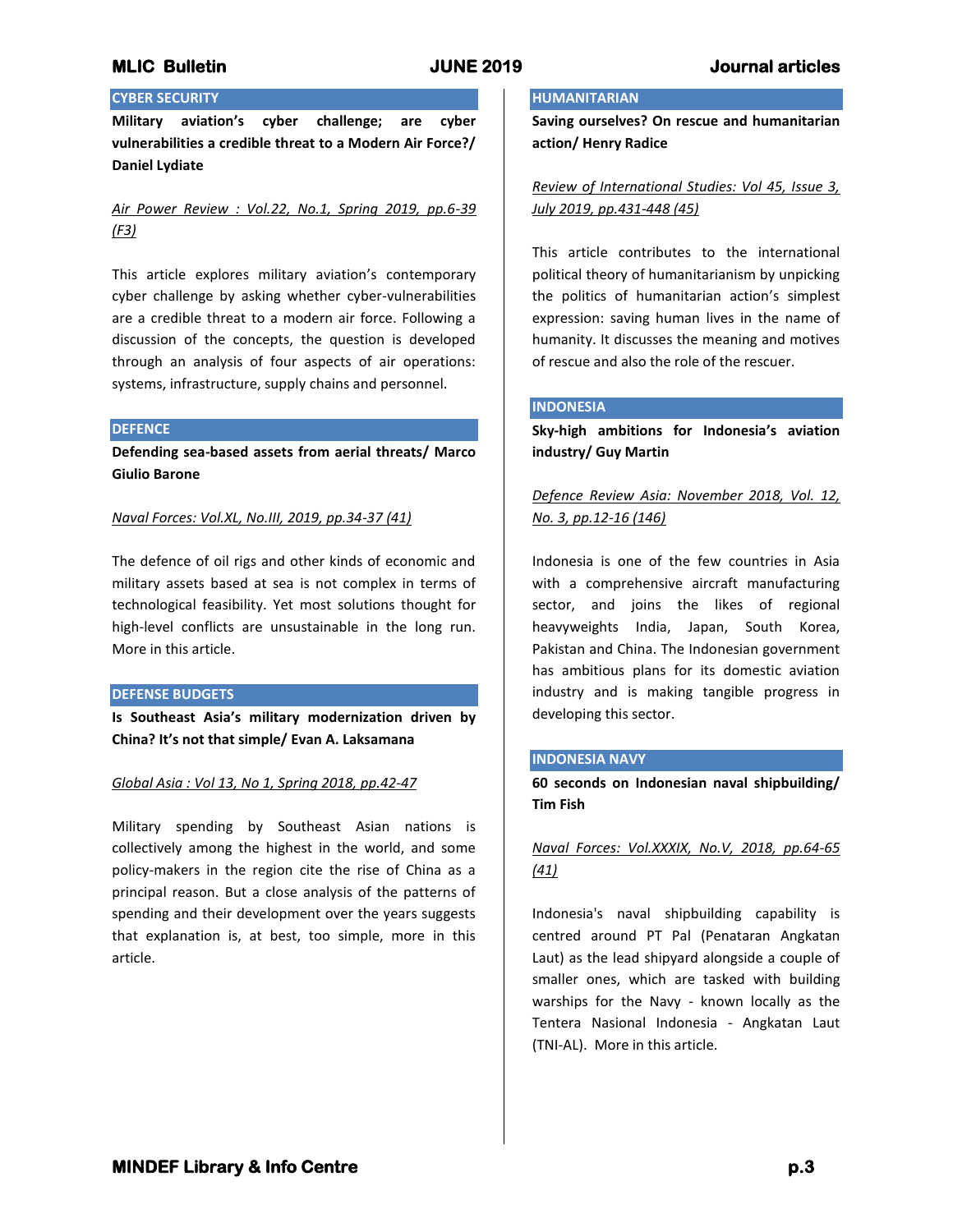## **ISIS**

**The calypso caliphate: how Trinidad became a recruiting ground for ISIS/ Simon Cottee**

# *International Affairs: March 2019, Vol.95, No.2, pp.297- 317 (32)*

Trinidad and Tobago (T&T), a small twin-island republic in the Caribbean, has one of the highest rates of foreign fighter radicalization in the western hemisphere. This article seeks to make sense of these migrations, placing them in the broader historical and social context in which they occurred.

#### **JAPAN**

**Changing threat perceptions and Japan's evolving national security policy/ Noboru Yamaguchi**

### *Global Asia : Vol 13, No 1, Spring 2018, pp.26-31*

With its constitutional limitations on military development, Japan faces unique challenges in answering evolving security threats in the region. But under Prime Minister Shinzo Abe, the country has made great strides in enhancing its ability to respond to a wide range of potential and emerging threats, more in this article.

### **MARITIME SECURITY**

**Virtual nightmare - Cyber security at sea/ Gerrard Cowan**

### *Naval Forces: Vol.XXXIX, No.V, 2018, pp.22-25 (41)*

Cyber defence has rapidly grown as a priority in all the military domains, not least for the world's navies. While the networks of ships and their systems have much in common with any other platform, there are unique factors to consider, according to industry expert.

# **MARITIME SECURITY**

**Philippines looks to Russia to modernise its navy/ Noel "Weng" Tarrazona**

### *Naval Forces: Vol.XXXIX, No.V, 2018, p.6 (41)*

Philippines is looking at Russia to supply the first diesel-electric submarines that can be used for a range of missions, including securing sovereignty in the South China Sea.

## **Can the burden be shared? Europe, the sea and the liberal order in Asia/ Ian Bowers**

# *Global Asia : Vol 13, No 2, June 2018, pp.102- 107*

The European Union has a huge stake in maritime security, freedom of navigation and other issues pertaining to the world's great waterways, particularly in Asia. Therein lies one of the greatest challenges posed by the rise of China. This article explores the issues and how policy-makers in Europe should respond.

### **MYANMAR**

**The making of the Rohingya genocide and Myanmar's impunity/ C. Christine Fair**

*Current History: Vol 118, No.807, April 2019, pp.149-153 (20)*

This article focuses on the history of the people of Rohingya, of how they came to be and their position to the international community.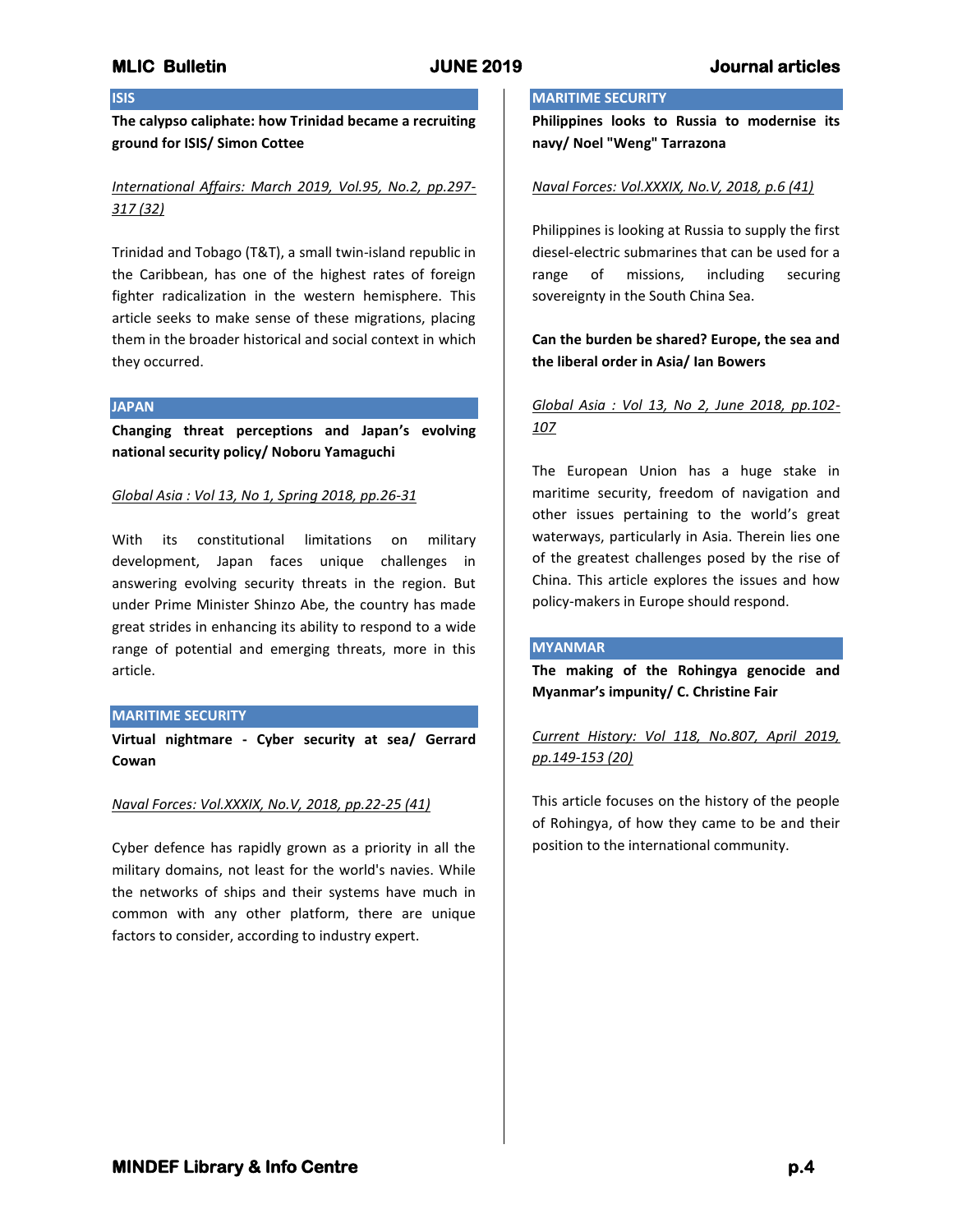### **NUCLEAR**

**'Peace through strength': Europe and NATO deterrence beyond the US Nuclear Posture Review/ Trevor McCrisken and Maxwell Downman**

# *International Affairs: March 2019, Vol.95, No.2, pp.277- 295 (32)*

With its 2018 Nuclear Posture Review, the Trump administration expanded the scope of US nuclear deterrence, re-emphasizing the importance of nonstrategic nuclear weapons, perceptively lowering the threshold for nuclear use and casting doubt on the future of arms control.

### **NUCLEAR STRATEGY**

**Russian nuclear 'de-escalation' of future war/ Mark B. Schneider**

*Comparative Strategy: Vol.37, No.5, 2018, pp.361-372 (113)*

Putin developed Russia's nuclear strategy, which allows for the first use of nuclear weapons in conventional war. Putin is preparing for a major war with the U.S. and NATO. He clearly hopes the West will capitulate without one. If he miscalculates and a war results, the threat of nuclear strikes, and possibly the strikes themselves, will be a major part of his strategy for victory.

### **NUCLEAR WEAPONS**

**North Korea's nuclear reality, South Korea's arms anxiety/ Seung-chan Boo**

## *Global Asia : Vol 13, No 1, Spring 2018, pp.36-40*

North Korea's successful development of a nuclearmissile capability over the last 25 years heightens fears in South Korea that the US could eventually abandon its commitment to extended deterrence as the backbone of its security. This prompts South Korea to pour resources into an arms race on the Korean Peninsula. More in this article.

### **PROCUREMENT**

**Fast attack craft in South East Asia/ Peter Donaldson**

# *Naval Forces: Vol.XXXIX, No.V, 2018, pp.66-70 (41)*

This article examines inventories of fast attack craft in South East Asia and discusses the evolution of FACs from a one-trick pony, with serious vulnerabilities to tactical aircraft and missile-armed helicopters, into a potent and survivable small combatant with multi-role capabilities representing a step down from a modern corvette.

### **RUSSIA**

**No longer neglected: the Asia-Pacific in Russia's strategic thinking/ Andrey Gubin**

## *Global Asia : Vol 13, No 1, Spring 2018, pp.56-61*

While the China-US rivalry plays a role in Russia's increasing engagement in Asia, it's not the only reason. One consequence of that deeper involvement is a notable build-up and modernization of Russia's military capabilities, including a revival of the previously neglected Russian Pacific Fleet.

# **Russian weapons for Indonesia and Philippines/ Vladimir Karnozov**

# *Defence Review Asia: November 2018, Vol. 12, No. 3, pp.26-28 (146)*

Recent areas of growth for Russian military exports into the Asia-Pacific include Indonesia and Philippines - two big island countries with vast sea borders and huge demographic potential.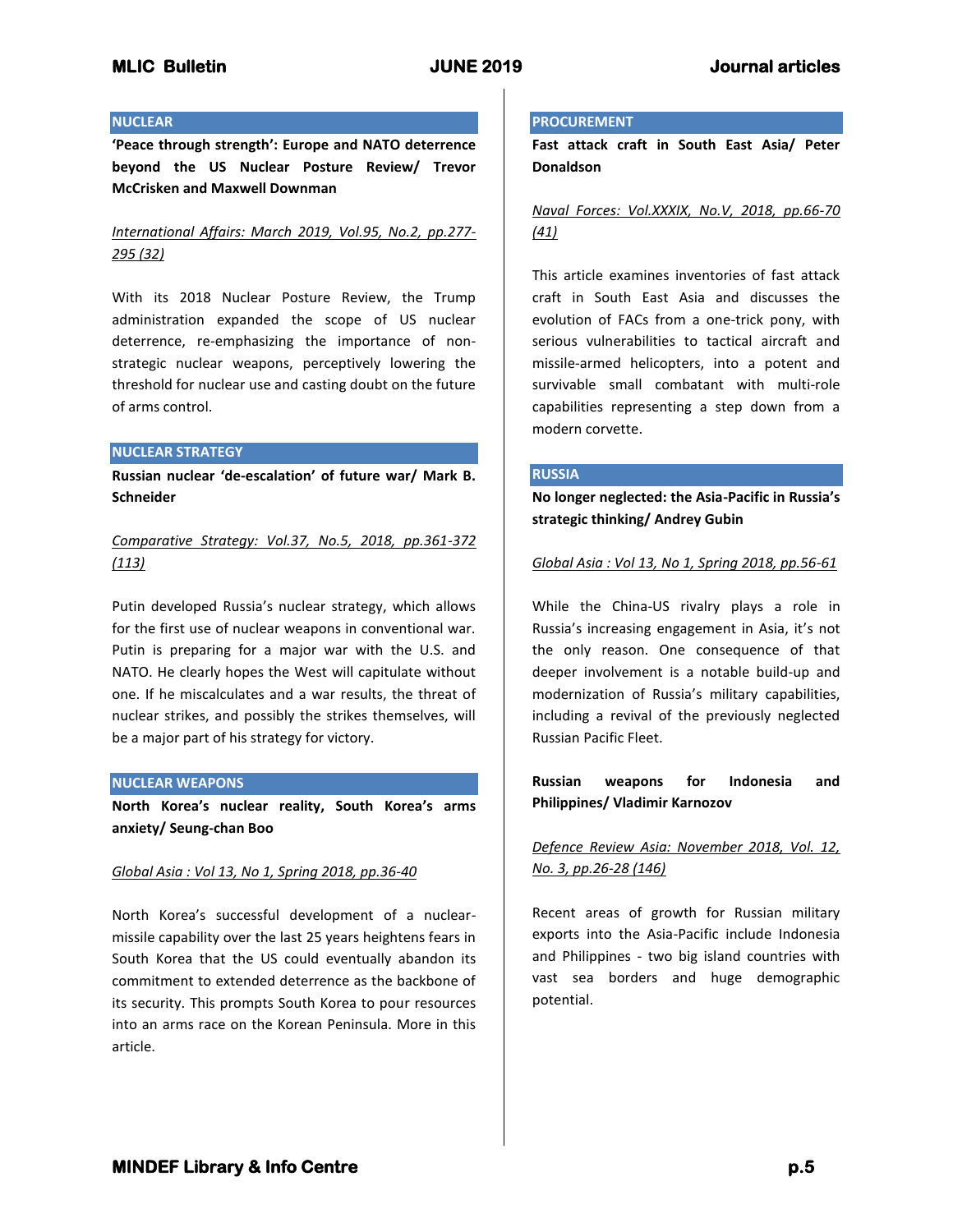## **SINGAPORE**

**Above it's class- Singapore air force at 50/ Chen Chuanran**

*Defence Review Asia: November 2018, Vol. 12, No. 3, pp.22-24 (146)*

From its humble beginnings in 1968, the Republic of Singapore Air Force has transformed itself into a modern fighting force regarded as the region's most advanced and networked air arm.

## **SOUTH ASIA**

**South Asia's changing geopolitical landscape**

### *Orbis: Vol.63 No.1, Winter 2019, pp.11-26 (44)*

Since the end of the Cold War, several geopolitical developments in Asia have changed the way India and Pakistan interact with other major powers; China, United States and Russia. This article examines South Asia's changing geopolitical landscape, underlining the factors and variables that have contributed to this evolution.

### **SOUTH KOREA**

**Australia and South Korea: strengthening middle-power bonds/ Gareth Evans**

### *Global Asia : Vol 13, No 2, June 2018, pp.74-80*

This article outlined the importance of relations between Australia and South Korea, and how these two middle powers can work together to contribute to addressing a host of regional and global challenges.

**Korea's turboprop triumph - the KT-1 WOONGBI/ Guy Martin**

# *Defence Review Asia: November 2018, Vol. 12, No. 3, pp.44-46 (146)*

As South Korea's first wholly indigeneous aircraft, the KT-1 has played an important role in the development of the country's domestic aviation industry. More in this article.

#### **TERRORISM**

**The Evolution of Pakistan's Lashkar-e-Tayyiba Terrorist Group/ Tricia Bacon**

### *Orbis Volume 63, Issue 1, 2019, pp.27-43 (44)*

Ten years ago, Lashkar-e-Tayyiba launched an attack that paralyzed the Indian megacity of Mumbai for days. It subsequently became clear that the operation was actually a product of Lashkar's long-standing ties with the Pakistani military. The past ten years have further solidified their close relationship. While the constant danger looms that it will conduct an attack that precipitates a war between India and Pakistan - two nuclear powers.

**Trilateral co-operation by Indonesia, Malaysia and the Philippines: temper expectations/ Raymund Jose G. Quilop**

### *Global Asia : Vol 13, No 1, Spring 2018, pp.90-94*

The steps toward trilateral co-operation involving the Philippines, Malaysia and Indonesia have been hailed by some as a way forward in combating terrorism in the region. But these efforts have yet to be fully operationalized, and potential external partners would be wise to keep their expectations modest. It is also important to note that the impetus for this co-operation came from a desire to battle kidnapping and piracy '" not international extremism.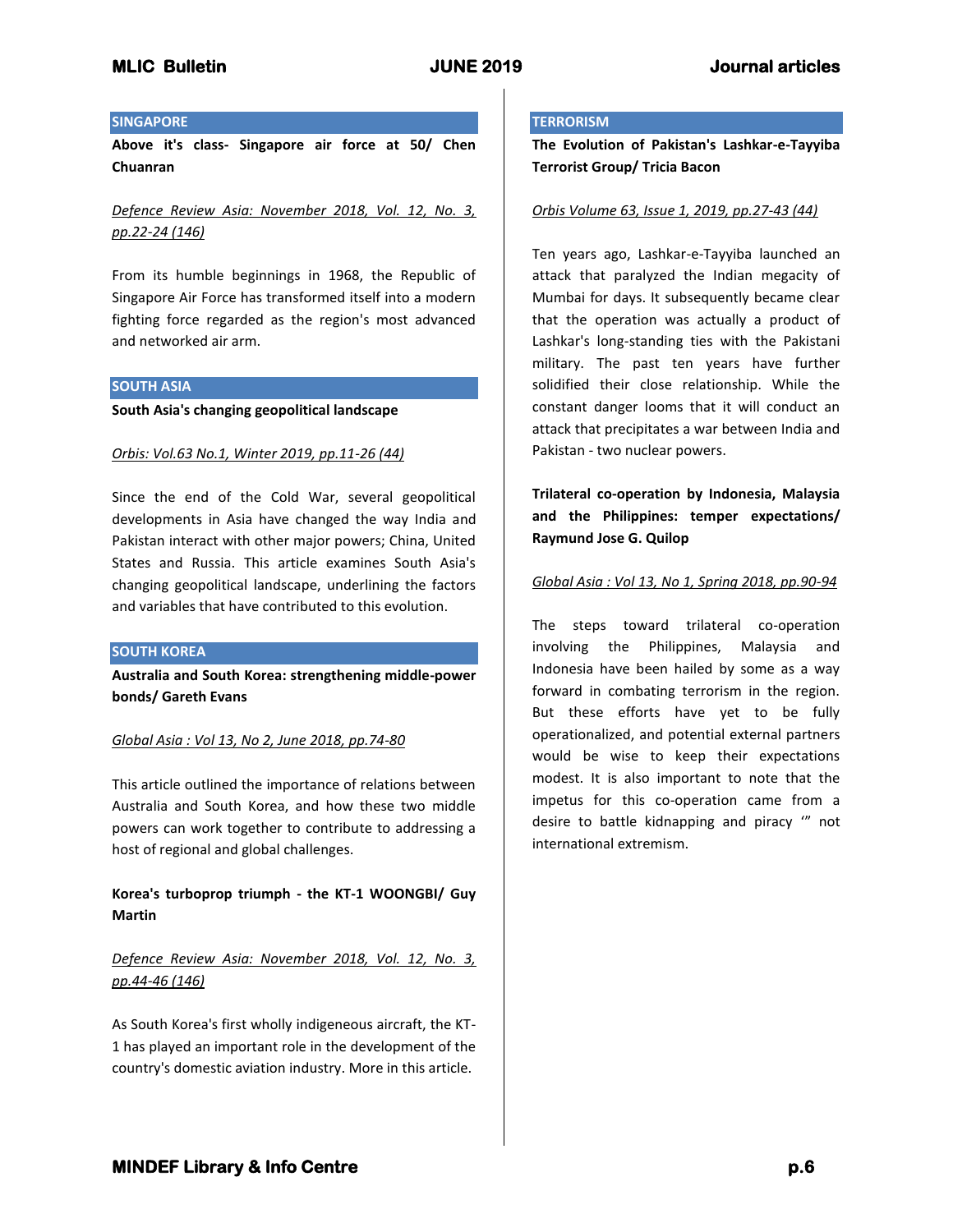# **MLIC Bulletin JUNE 2019 Journal articles**

# **TERRORISM**

**Of terrorism types and countermeasures: In need of a new framework/ Dorle Hellmuth**

*Comparative Strategy: Vol.37, No.3, 2018, pp.155-174 (113)*

This article expands on Bard O'Neill's insurgency framework to distinguish between nine types of nonstate terrorist groups. This more detailed categorization illustrates important overlaps between groups as well as differences and should help tailor counterterrorism strategies.

## **A guide to interviewing terrorists and violent extremists/ James Khalil**

## *Studies in Conflict & Terrorism: Vol.42, No 4, 5, 6, April, May, June 2019, pp.429-443 (114)*

Among many subtopics the article discusses how to develop key research question and how to design the instrument (or 'guide') used to elicit information from terrorists and violent extremists.

## **Reality Versus Perception: Toward Understanding Boko Haram in Nigeria/ Anneli Botha**

# *Studies in Conflict & Terrorism: Vol.42, No 4, 5, 6, April, May, June 2019, pp.493-519 (114)*

This article will explore the perception of individuals associated with civil society and working in Boko Haramaffected areas. Central to this analysis will be who, why, and how individuals get involved in the movement.

# **TERRORISM**

**What does the 'Terrorist' label really do? Measuring and explaining the effects of the 'Terrorist' and 'Islamist' categories/ Stephane J. Baele, Olivier C. Sterck, Thibaut Slingeneyer and Gregoire**

## *Studies in Conflict & Terrorism: Vol.42, No 4, 5, 6, April, May, June 2019, pp.520-540 (114*)

Many scholars and practitioners claim that labeling groups or individuals as 'terrorists'• does not simply describe them but also shapes public attitudes, due to the label's important normative and political charge.

## **UNITED STATES**

**Progressivism Armed? Reform and the Origins of the Modern U.S. Military/ Mackubin T. Owens**

### *Orbis: Volume 63, Issue 1, 2019, pp.132-146 (44)*

During the four decades before World War I, both the United States Army and the United States Navy underwent a massive transformation. What had been a frontier constabulary in 1880 became a world class army in 1918. What had been a hodgepodge of obsolete vessels in the 1880s emerged as a force second only to the Royal Navy during the same period. This article discusses the factors that help account for this remarkable change.

## **Strategic triangle resurfaces: China, Russia, and the United States/ Vladimir Karnozov**

# *Defence Review Asia: November 2018, Vol. 12, No. 3, pp.17-20 (146*)

At times of peace, nations look to trade. When war is coming, they call on allies with a strong military and resources to support it. As the U.S.- PRC conflict develops from a war of tariffs into a strategic stand-off, Beijing is reaching out for Russia. And a once-forgotten 'Strategic Triangle' resurfaces.